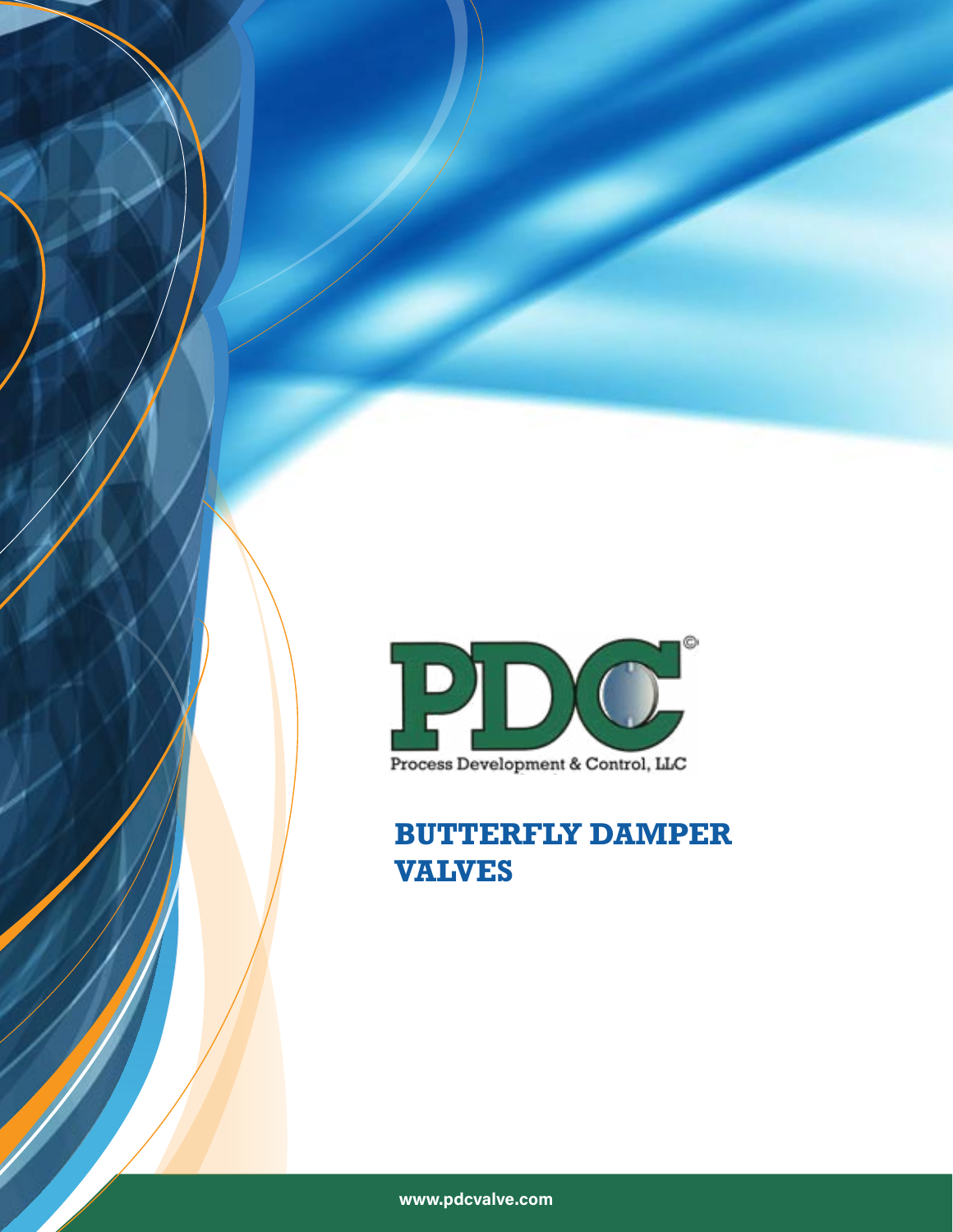

## **Econotrol**

**SIZE:** 2" – 14" (50mm - 350mm) **TEMPERATURE:** Up to 450°F (232°C) – Standard



# Specifications

BUTTERFLY DAMPER VALVE: *Econotrol – Series 09*

| <b>Size Range</b>                                                               | <b>Body Material</b>                                                                                                         |
|---------------------------------------------------------------------------------|------------------------------------------------------------------------------------------------------------------------------|
| 2" – 14" (50mm - 350mm)                                                         | Cast Iron Standard                                                                                                           |
| <b>Temperature</b>                                                              | <b>Stem Material</b>                                                                                                         |
| Up to 450°F (232°C)                                                             | 416 Stainless Steel Standard                                                                                                 |
| <b>Pressure Rating</b><br>Varies with size. See Econotrol<br>Series 09 Brochure | <b>Disc Material</b><br>Cast Iron Standard                                                                                   |
| <b>Shutoff Rating</b>                                                           | <b>Seat Style</b>                                                                                                            |
| <b>ANSI Class II</b>                                                            | Swing-Thru                                                                                                                   |
| <b>Body Style</b><br>Wafer                                                      | <b>Design Standard</b><br>ASME/ANSI B16.34, with the exceptions of shell/<br>hydro testing and "Face to Face"/laying lengths |
| <b>Flange</b>                                                                   | <b>Applications</b>                                                                                                          |
| ASME/ANSI B16.1, Class 125                                                      | Where flow control is needed in a Low-Pressure                                                                               |
| ASME/ANSI B16.5, Class 150                                                      | system with Moderate Cycling $<$ 500K                                                                                        |

- Inboard bushings of graphited bronze for long life, non-freezing, low torque characteristics
- Close tolerance machining for minimal leakage and dependable flow characteristics
- Adjustable packing Graphited TEFLON® Braid. Valves can be repacked without removal from line
- Rugged mounting pads drilled and tapped for ease of installing actuating equipment and accessories
- Flatted, keywayed, hexed, square or plain round ends on shafts are available to facilitate factory or field mounting of all types of actuating equipment. (Flatted shaft shown)
- Lightweight, solid ring, wafer design for ease of installation. Four holes to insure proper alignment without transfer of pipe stresses to the valve body
- Recommended mounting with the shaft horizontal to the ground
- Contoured bore improves flow characteristics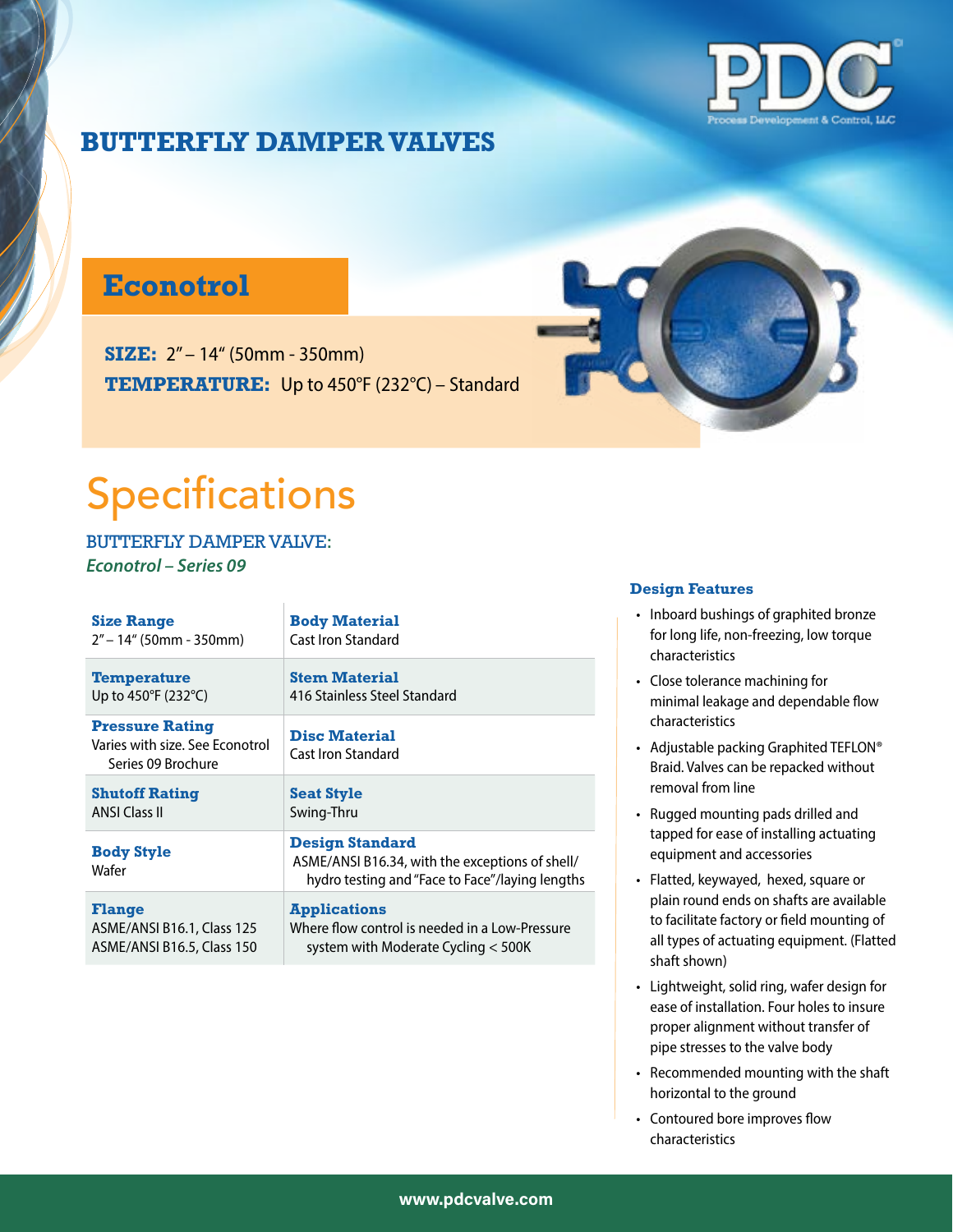

# **Medium Duty**

**SIZE:** 2" – 24" (50mm - 600mm) **TEMPERATURE:** EXTENDED RANGE TO 900°F (482°C) WITH OPTIONAL MATERIALS



# Specifications

BUTTERFLY DAMPER VALVE: *Medium Duty – Series 01*

| <b>Size Range</b>                                                                 | <b>Body Material</b>                                                                                                         |
|-----------------------------------------------------------------------------------|------------------------------------------------------------------------------------------------------------------------------|
| $2"$ – 24" (50mm - 600mm)                                                         | Cast Iron Standard, options available                                                                                        |
| <b>Temperature</b>                                                                | <b>Stem Material</b>                                                                                                         |
| Up to 900°F (482°C)                                                               | 416 Stainless Steel Standard, options available                                                                              |
| <b>Pressure Rating</b><br>Varies with size. See Medium<br>Duty Series 01 Brochure | <b>Disc Material</b><br>Cast Iron Standard, options available                                                                |
| <b>Shutoff Rating</b>                                                             | <b>Seat Style</b>                                                                                                            |
| <b>ANSI Class II</b>                                                              | Swing-Thru, Step, and Tadpole Seat                                                                                           |
| <b>Body Style</b><br>Wafer                                                        | <b>Design Standard</b><br>ASME/ANSI B16.34, with the exceptions of shell/<br>hydro testing and "Face to Face"/laying lengths |
| <b>Flange</b>                                                                     | <b>Applications</b>                                                                                                          |
| ASME/ANSI B16.1, Class 125                                                        | Where flow control is needed in a Low-Pressure                                                                               |
| ASME/ANSI B16.5, Class 150                                                        | system with Moderate to High Cycling $\pm$ 500K                                                                              |

- DIN, 300lb flange, etc. drilling available
- Body & Disc material options of High Temperature Iron, Stainless and Carbon Steel etc.
- One external leak-path
- Extra Options like grease fittings, coatings etc.
- Good for Clean Air, Gases, and Liquid Media
- Valve seat options of Step and Tadpole are available
- Leakage Class III approaching Class IV
- Recommended mounting with the shaft horizontal to the ground
- Moderate stock kept on hand
- Availability of some sizes and materials frequently requires time to order from foundries.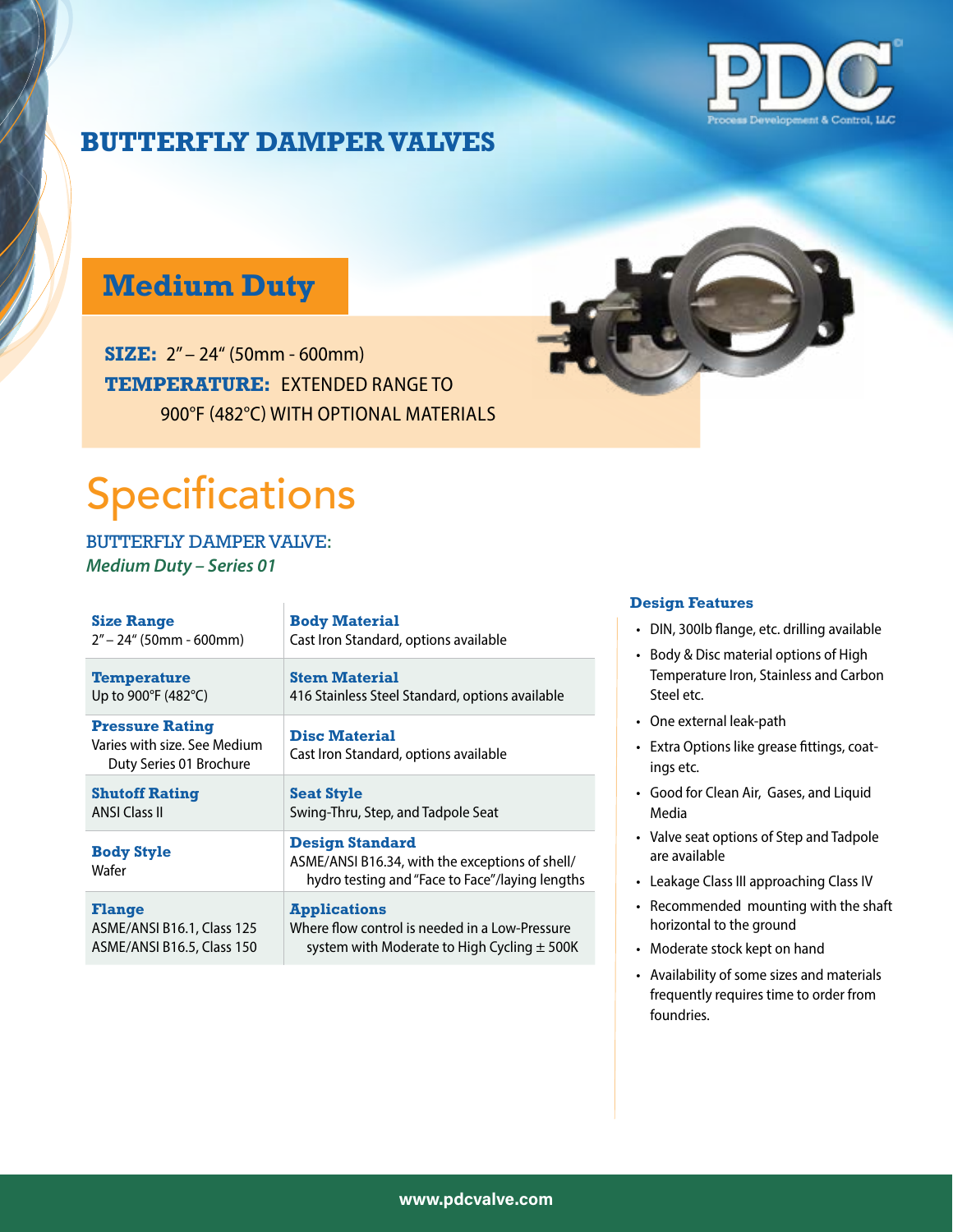

## **Excel**

**SIZE:** 2" – 60" (50mm - 1500mm) **TEMPERATURE:** EXTENDED RANGE TO -20°F (-4 °C) To 1500°F (482°C) WITH OPTIONAL MATERIALS

# Specifications

BUTTERFLY DAMPER VALVE: *Excel– Series 40*

| <b>Size Range</b><br>$2" - 60"$ (50mm - 1500mm)                                                                                                 | <b>Body Material</b><br>Cast Iron Standard options available                                                                 |
|-------------------------------------------------------------------------------------------------------------------------------------------------|------------------------------------------------------------------------------------------------------------------------------|
| <b>Temperature</b><br>-20°F (-4 °C) to 1500°F (815°C)<br>with optional materials                                                                | <b>Stem Material</b><br>416 Stainless Steel Standard, options available                                                      |
| <b>Pressure Rating</b><br>Varies with size. See Excel Series<br>40 Brochure                                                                     | <b>Disc Material</b><br>Cast Iron Standard, options available                                                                |
| <b>Shutoff Rating</b><br><b>ANSI Class II</b>                                                                                                   | <b>Seat Style</b><br>Swing-Thru, Step, and Tadpole Seat                                                                      |
| <b>Body Style</b><br>Wafer                                                                                                                      | <b>Design Standard</b><br>ASME/ANSI B16.34, with the exceptions of shell/<br>hydro testing and "Face to Face"/laying lengths |
| <b>Flange</b><br>ASME/ANSI B16.1, Class 125<br>ASME/ANSI B16.5, Class 150<br><b>ASME/ANSI 16.47 Class 150</b><br>Series A, 26" (650 mm) and up. | <b>Applications</b><br>Where flow control is needed in a Low-Pressure<br>system with Very High Cycles $1M +$                 |

- PDC's Premium Butterfly Damper Valve includes the Medium Duty upgrades and adds many more.
- Functions very well in "Dirty Service" and challenging media
- DIN, 300lb flange, etc. drilling available
- Body & Disc material options of High Temperature Iron, Stainless and Carbon Steel etc.
- Power and Idle End bushing-packing glands
- Idle End Shaft accessible for accessories like Limit Switches and high cycle Outboard Bearings
- Extra Options like grease fittings, coatings etc.
- Valve seat options Step and Tadpole are available
- Leakage Class III approaching Class IV
- Can be mounted vertically with optional thrust plate
- Moderate stock kept on hand
- Availability of some sizes and materials frequently requires time to order from foundries.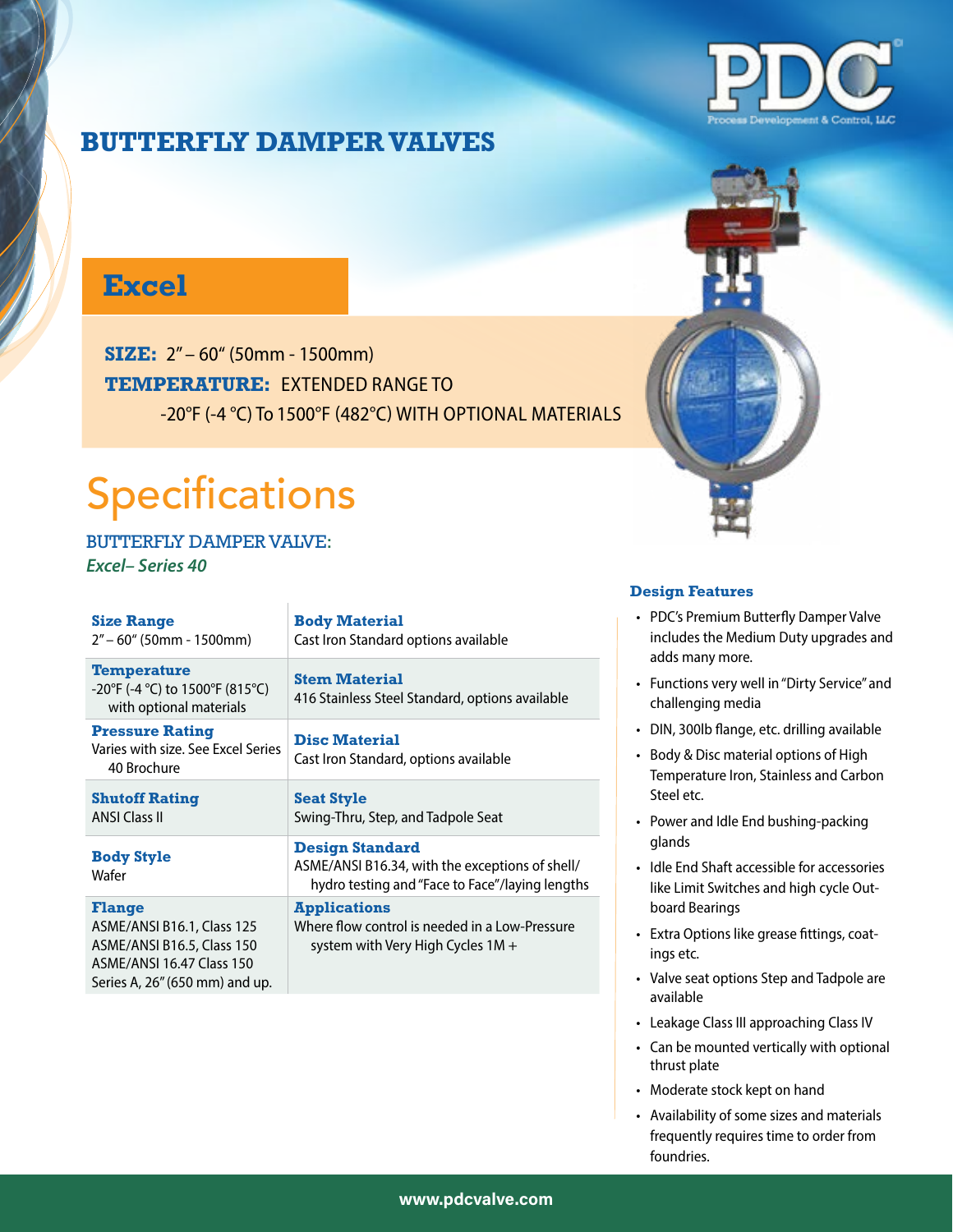

## **Flanged**

**SIZE:** 4" – 14" (100mm - 350mm) **TEMPERATURE:** Up to 450°F (232 °C) – Standard



# Specifications

BUTTERFLY DAMPER VALVE: *Flanged – Series 39*

| <b>Size Range</b>                       | <b>Body Material</b>                                                                                                         |
|-----------------------------------------|------------------------------------------------------------------------------------------------------------------------------|
| $4" - 14"$ (100mm - 350mm)              | Cast Ductile Iron Standard                                                                                                   |
| <b>Temperature</b>                      | <b>Stem Material</b>                                                                                                         |
| Up to 450 $\degree$ F (232 $\degree$ C) | 416 Stainless Steel Standard, options available                                                                              |
| <b>Pressure Rating</b>                  | <b>Disc Material</b>                                                                                                         |
| 25 PSI (1 Bar) containment              | Cast Iron Standard, options available                                                                                        |
| <b>Shutoff Rating</b>                   | <b>Seat Style</b>                                                                                                            |
| <b>ANSI Class II</b>                    | Swing-Thru and Angle Seat                                                                                                    |
| <b>Body Style</b><br>Wafer              | <b>Design Standard</b><br>ASME/ANSI B16.34, with the exceptions of shell/<br>hydro testing and "Face to Face"/laying lengths |
| <b>Flange</b>                           | <b>Applications</b>                                                                                                          |
| ASME/ANSI B16.1, Class 125              | Where flow control is needed in a Low-Pressure                                                                               |
| ASME/ANSI B16.5, Class 150              | system with Moderate Cycling < 500K                                                                                          |

- Inboard bushings of graphited bronze for long life, non-freezing, low torque characteristics
- Close tolerance machining for minimal leakage and dependable flow characteristics
- Adjustable packing Graphited TEFLON® Braid. Valves can be repacked without removal from line
- Rugged mounting pads drilled and tapped for ease of installing actuating equipment and accessories
- Flatted, keywayed, hexed, square or plain round ends on shafts are available to facilitate factory or field mounting of all types of actuating equipment. (Flatted shaft shown)
- Recommended mounting with the shaft horizontal to the ground
- Contoured bore improves flow characteristics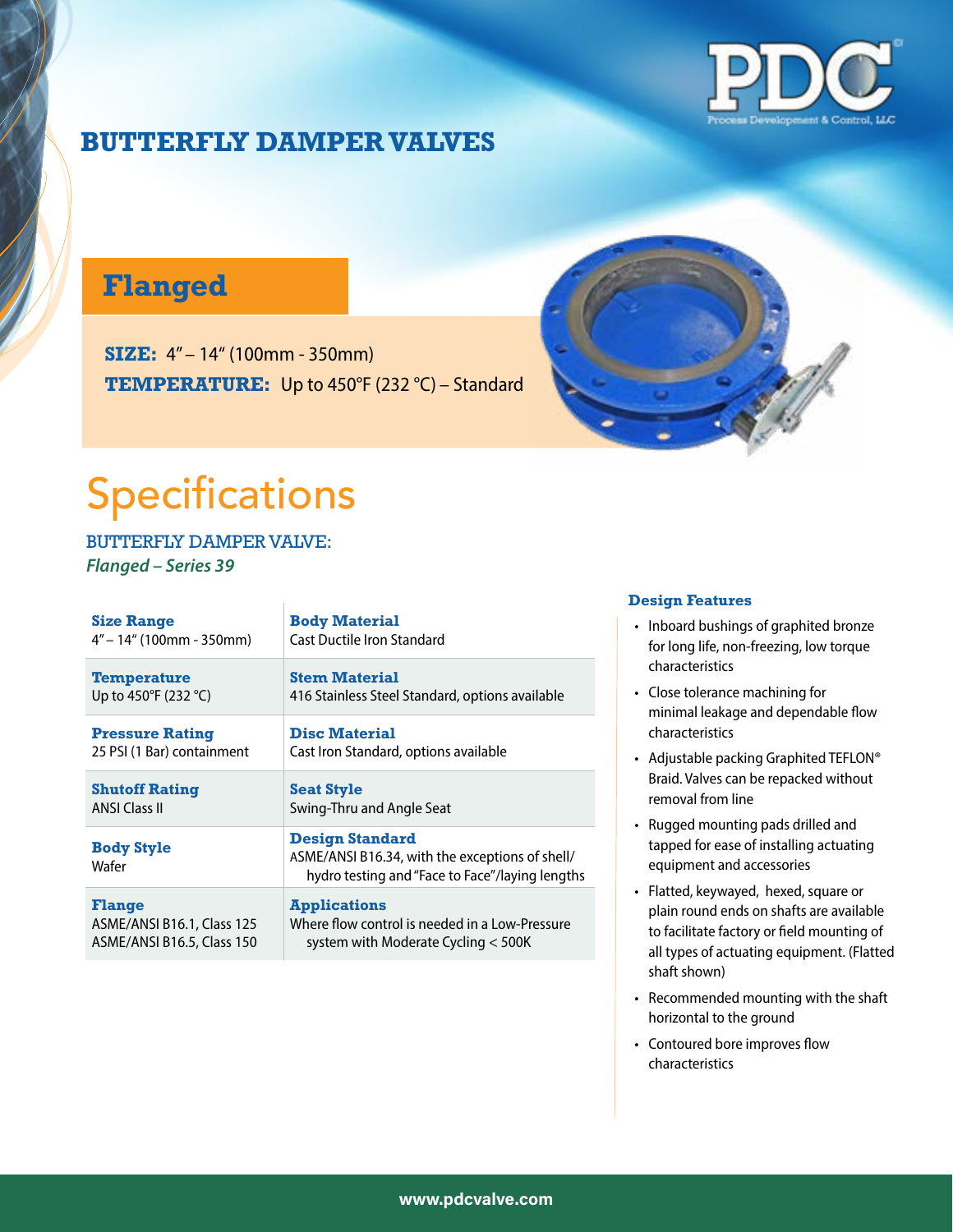

## **Reduced Port**

**SIZE:** 3 X 2-1/2" (80mm x 65mm)– 14 X 12" (350mm x 300mm) **TEMPERATURE:** EXTENDED RANGE TO 900°F (482°C) WITH OPTIONAL MATERIALS

# Specifications

### BUTTERFLY DAMPER VALVE:

### *Reduced Port Single Reduction– Series 15 (Single Packing Gland) Consult PDC for more options*

| <b>Body Material</b><br>Cast Iron Standard, options available                                                                |
|------------------------------------------------------------------------------------------------------------------------------|
| <b>Stem Material</b><br>416 Stainless Steel Standard, options available                                                      |
| <b>Disc Material</b><br>Cast Iron Standard, options available                                                                |
| <b>Seat Style</b>                                                                                                            |
| Swing-Thru, Step, and Tadpole Seat                                                                                           |
| <b>Design Standard</b><br>ASME/ANSI B16.34, with the exceptions of shell/<br>hydro testing and "Face to Face"/laying lengths |
|                                                                                                                              |

- DIN, 300lb flange, etc. drilling available
- Body & Disc material options High Temperature Iron, Stainless and Carbon Steel etc.
- One external leak-path
- Extra Options like grease fittings, coatings etc.
- Availability of some sizes and materials frequently requires time to order from foundries
- Good for Clean Air, Dirty Air, Gases, and Liquid Media
- Valve seat options Step and Tadpole are available
- Leakage Class III approaching Class IV
- Recommended mounting with the shaft horizontal to the ground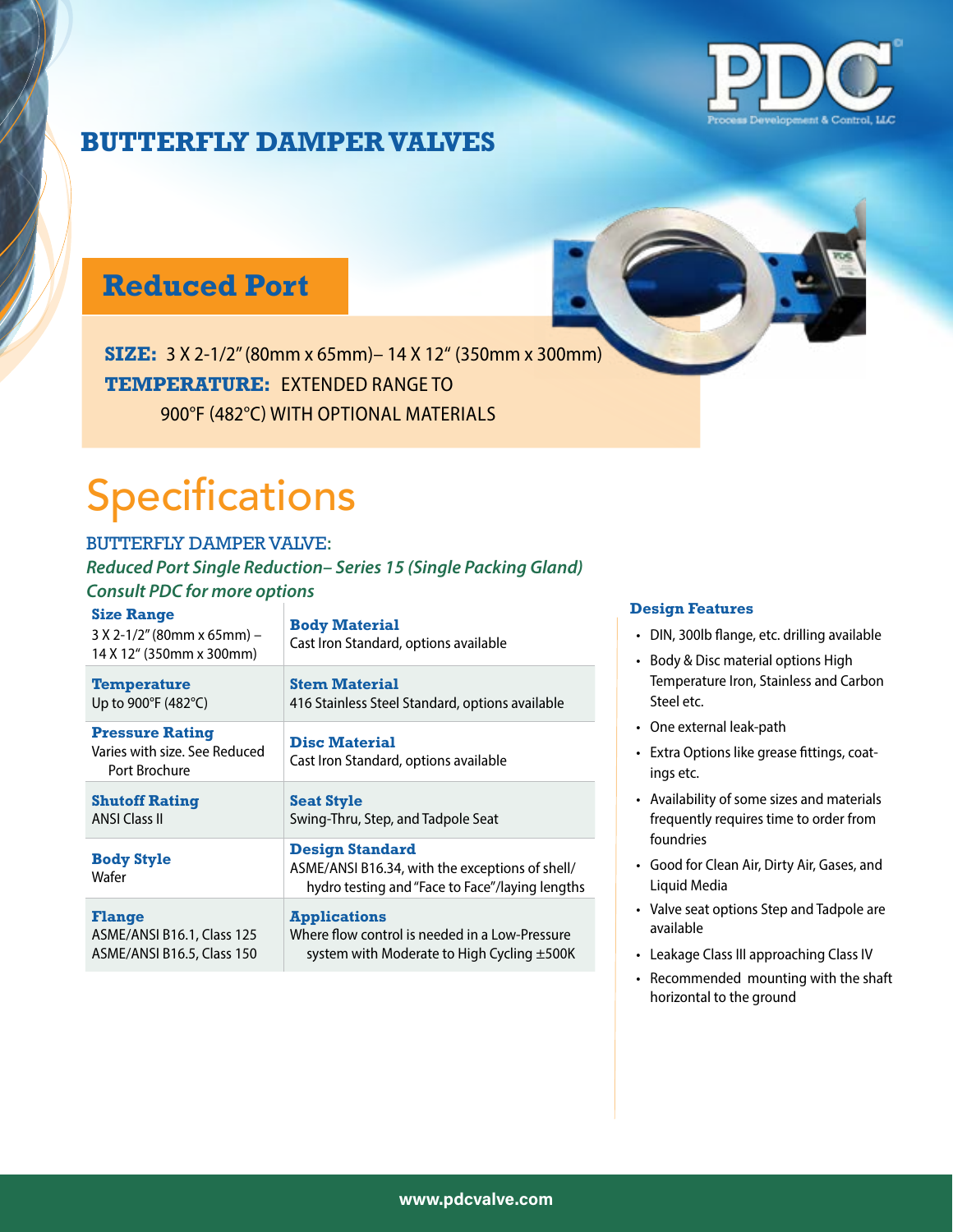

# **Combustion**

**SIZE:** 2" – 14" (50mm - 350mm) **TEMPERATURE:** EXTENDED RANGE TO 900°F (482°C) WITH OPTIONAL MATERIALS

# Specifications

BUTTERFLY DAMPER VALVE: *Combustion – Series 22*

| <b>Size Range</b>          | <b>Body Material</b>                                                                                                         |
|----------------------------|------------------------------------------------------------------------------------------------------------------------------|
| $2" - 14"$ (50mm - 350mm)  | Cast Iron Standard                                                                                                           |
| <b>Temperature</b>         | <b>Stem Material</b>                                                                                                         |
| Up to 900°F (482°C)        | 416 Stainless Steel Standard                                                                                                 |
| <b>Pressure Rating</b>     | <b>Disc Material</b>                                                                                                         |
| 2 PSI (.1 Bar) max         | Cast Iron Standard                                                                                                           |
| <b>Shutoff Rating</b>      | <b>Seat Style</b>                                                                                                            |
| <b>ANSI Class II</b>       | Swing-Thru                                                                                                                   |
| <b>Body Style</b><br>Wafer | <b>Design Standard</b><br>ASME/ANSI B16.34, with the exceptions of shell/<br>hydro testing and "Face to Face"/laying lengths |
| <b>Flange</b>              | <b>Applications</b>                                                                                                          |
| ASME/ANSI B16.1, Class 125 | Where flow reduction is needed in a Low-Pressure                                                                             |
| ASME/ANSI B16.5, Class 150 | system. Ideal for "Set and Forget" applications.                                                                             |



- Inboard bushings of graphited bronze for long life, non-freezing, low torque characteristics
- Close tolerance machining for minimal leakage and dependable flow characteristics
- Adjustable packing Graphited TEFLON® Braid. Valves can be repacked without removal from line
- 2 PSI max
- One leak-path
- Low Cycling < 0-100K Trim Valve
- Fast Delivery
- Recommended mounting with the shaft horizontal to the ground
- Manual Actuation Only
- No Seat Options
- Swingt-Thru, paddle disc design for "Set and Forget" applications.
- Moderate stock kept on hand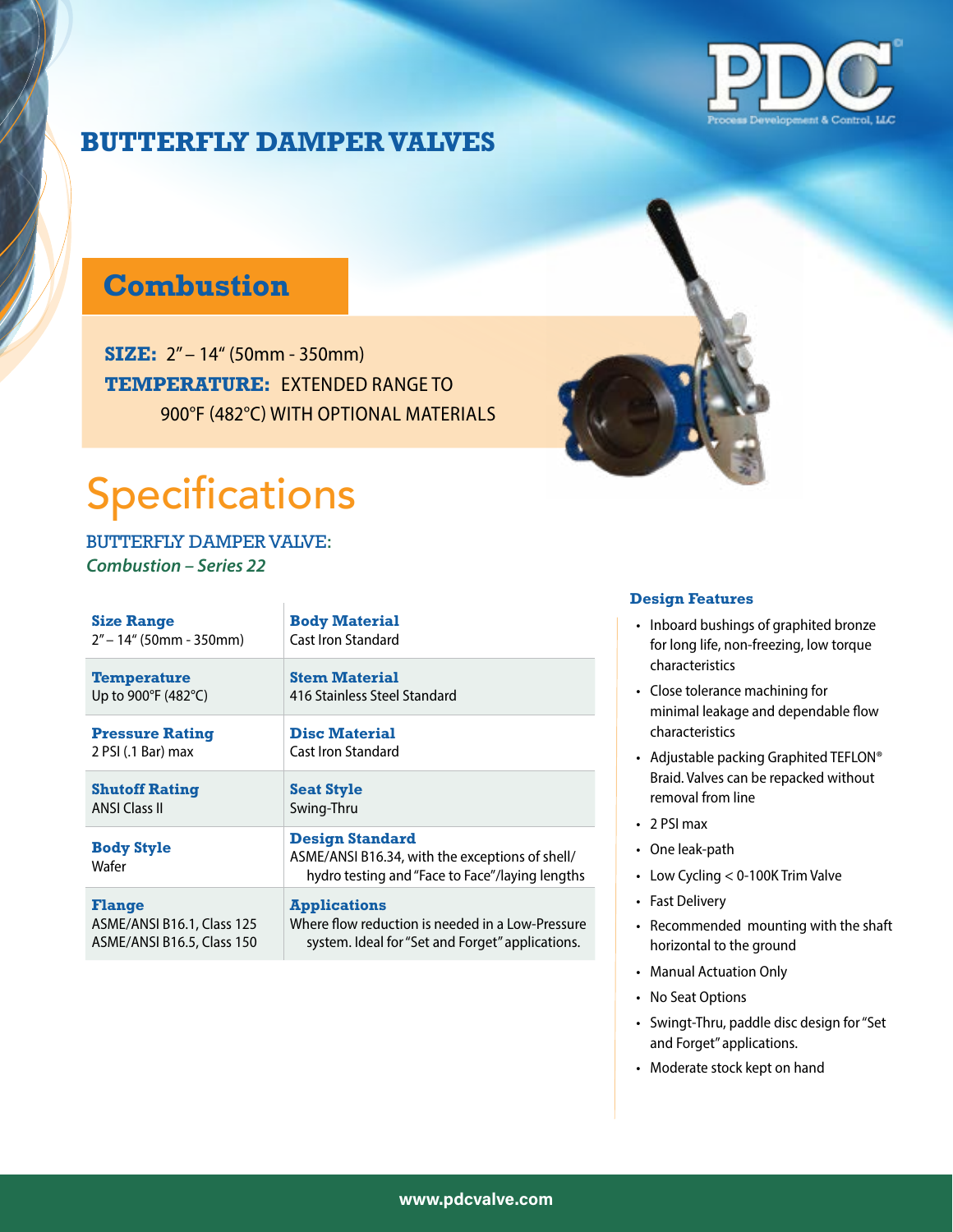

## **Thread End**

**SIZE:** 1" – 4" (25mm - 100mm) **TEMPERATURE:** Up to 225°F (107 °C) Standard Up to 300°F (148°C) Viton Seals



# Specifications

BUTTERFLY DAMPER VALVE: *Thread End – Series 07*

| <b>Size Range</b>                                                                                    | <b>Body Material</b>                                                                                         |
|------------------------------------------------------------------------------------------------------|--------------------------------------------------------------------------------------------------------------|
| $1" - 4"$ (25mm -1600mm)                                                                             | Cast Iron                                                                                                    |
| <b>Temperature</b><br>Up to $225^{\circ}F(107^{\circ}C)$ Standard<br>Up to 300°F (148°C) Viton Seals | <b>Stem Material</b><br>416 Stainless Steel                                                                  |
| <b>Max Containment</b>                                                                               | <b>Disc Material</b>                                                                                         |
| <b>Pressure</b> 25 PSI $(1.7$ Bar)                                                                   | Carbon Steel                                                                                                 |
| <b>Max Differential</b>                                                                              | <b>Seat Style</b>                                                                                            |
| <b>Pressure</b> $5$ PSI (0.3 Bar)                                                                    | Angle and Swing-Thru                                                                                         |
| <b>Body Style</b>                                                                                    | <b>Shaft Seal</b>                                                                                            |
| <b>Female Threaded Pipe</b>                                                                          | <b>EPT or Vition O-Rings</b>                                                                                 |
| <b>Connection</b><br>National Pipe Thread (NPT)                                                      | <b>Applications</b><br>Where flow control is needed in a Low-Pressure<br>system with Moderate Cycling < 500K |

- Simplicity of construction
- Close tolerance angle seated disc machining for minimal leakage.
- Thread end construction provides maximum economy by eliminating need for mating flanges.
- Thread end valves can be customized for electric and pneumatic actuation. Consult factory.